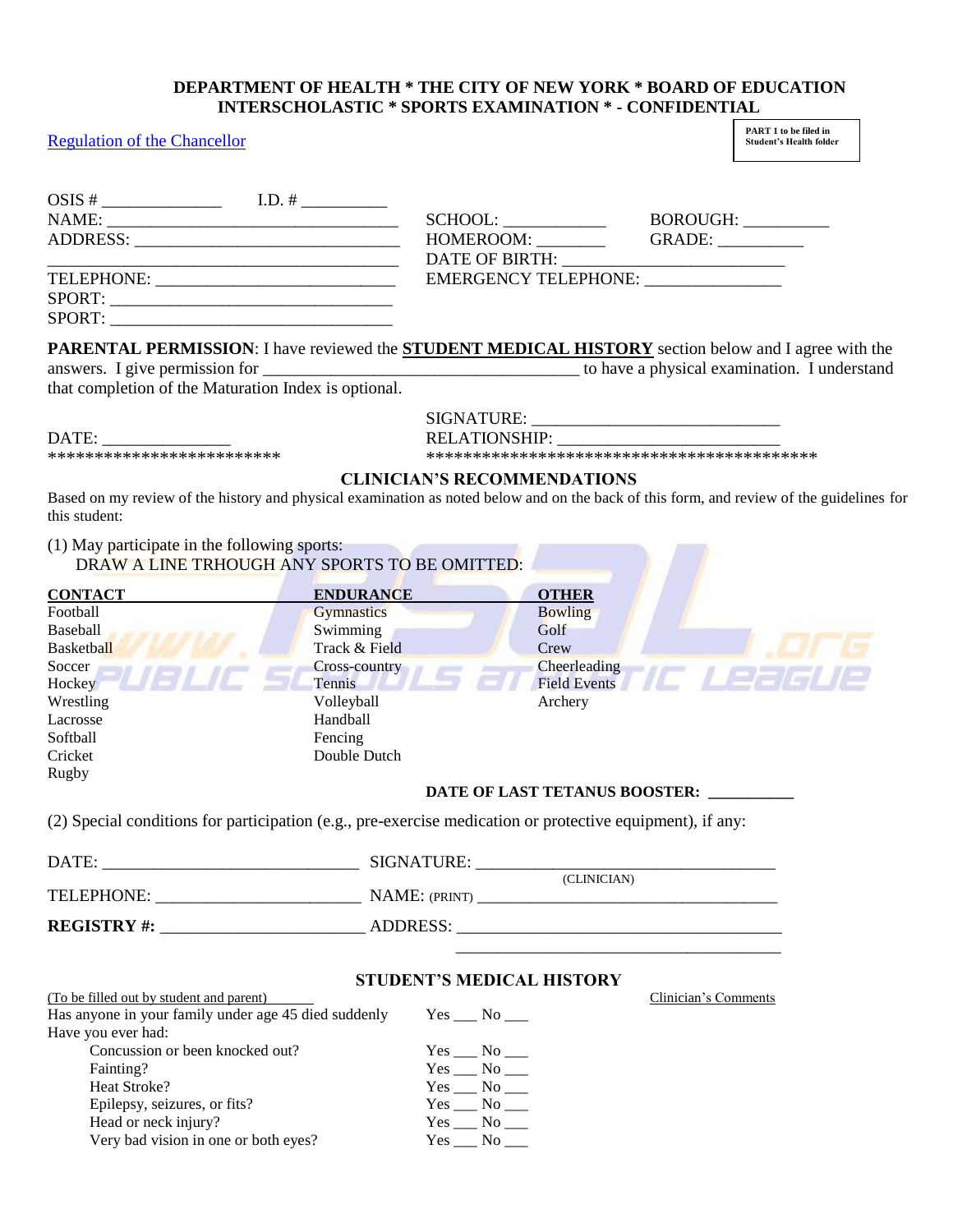| Do you wear glasses, contacts, other?         | $Yes \_\_No \_\_$                       |                      |
|-----------------------------------------------|-----------------------------------------|----------------------|
| Have you ever had:                            |                                         |                      |
| Hearing loss or deafness?                     | $Yes \_\_No \_\_$                       |                      |
| Perforated ear drum or "tubes" in ears?       | $Yes \_\_No \_\_$                       |                      |
| Draining ears?                                | Yes No                                  |                      |
|                                               | <b>PART 1 - STUDENT'S HEALTH FOLDER</b> |                      |
|                                               | <b>STUDENT'S MEDICAL HISTORY</b>        | <b>CONTINUED:</b>    |
| (To be filled out by student and parent)      |                                         | Clinician's Comments |
| Have you ever had:                            |                                         |                      |
| Sinus problems or hay fever?                  | $Yes \_\_ No \_\_$                      |                      |
| Braces or removable teeth?                    | $Yes$ __ No __                          |                      |
| Have you ever had:                            |                                         |                      |
| Any broken bones?                             | $Yes$ No _______                        |                      |
| Dislocation or other serious problems?        | $Yes$ $No$ $\_\_$                       |                      |
| Serious foot problem?                         | $Yes$ No ______                         |                      |
| Back injury or frequent backaches?            | $Yes$ __ No __                          |                      |
| Ankle or knee injury or problem?              | $Yes$ __ No __                          |                      |
| Other joint problems?                         | $Yes$ No $\_\_$                         |                      |
| Do you have a hernia?                         | $Yes$ __ No __                          |                      |
| Boys: Any problems with testicles?            | $Yes$ __ No __                          |                      |
| Girls: Any menstrual problem?                 | $Yes \_\_No \_\_$                       |                      |
| Age at first menstrual period?                |                                         |                      |
| Do you miss school because of your period?    | $Yes$ No $\_\_$                         |                      |
| Have you ever had:                            |                                         |                      |
| Diabetes?                                     | $Yes \_\_No \_\_$                       |                      |
| Single illness for more than 10 days?         | $Yes \_\_No \_\_$                       |                      |
| Any operations?                               | No<br>$Yes$ <sub>__</sub>               |                      |
| Easy bruising or bleeding tendency?           | $No$ <sub>___</sub><br>Yes_             |                      |
| Anemia?                                       | No                                      |                      |
| Asthma?                                       | Yes No                                  |                      |
| Bee sting allergy?                            | $Yes$ <sub>__</sub><br>N <sub>o</sub>   |                      |
| Other allergies (food or medicine)            | No<br>Yes                               |                      |
| Heart trouble or murmurs?                     | $Yes$ No $\blacksquare$                 |                      |
| High blood pressure?                          | Yes<br>No No                            | 7E 1                 |
| Cough lasting more than 3 weeks?              | $Yes$ __ No __                          |                      |
| Chest pain or faintness with exercise?        | $Yes \_\_No \_\_$                       |                      |
| Kidney problems?                              | $Yes \_\_No \_\_$                       |                      |
| Skin infections?                              | $Yes \_\_No \_\_$                       |                      |
| Do you take any medicines?                    | $Yes \_\_No \_\_$                       |                      |
| Do you smoke?                                 | $Yes \_\_No \_\_$                       |                      |
| Have you ever been told not to play any sport |                                         |                      |
| because of your health?                       | $Yes \_\_No$                            |                      |
|                                               |                                         |                      |

#### **PHYSICAL EXAMINATION**

A complete physical examination for all students is recommended. Omission of the Maturation Index will not disqualify a student from participation.

| Height: Weight:     |      |        | Pulse: $\frac{2}{\sqrt{2}}$ | Blood Pressure: ___________ |          |
|---------------------|------|--------|-----------------------------|-----------------------------|----------|
| Vision Uncorrected: | L20/ | R20/   | Corrected:                  | L20/                        | R20/     |
|                     |      | Normal | Abnormal                    |                             | Comments |
| Skin                |      |        |                             |                             |          |
| Eyes                |      |        |                             |                             |          |
| <b>ENT</b>          |      |        |                             |                             |          |
| Mouth $&$ Teeth     |      |        |                             |                             |          |
| Neck                |      |        |                             |                             |          |
| Cardiovascular      |      |        |                             |                             |          |
| Lungs, Chest        |      |        |                             |                             |          |
| Spine               |      |        |                             |                             |          |
| Abdomen             |      |        |                             |                             |          |
| Genitalia (Hernia)  |      |        |                             |                             |          |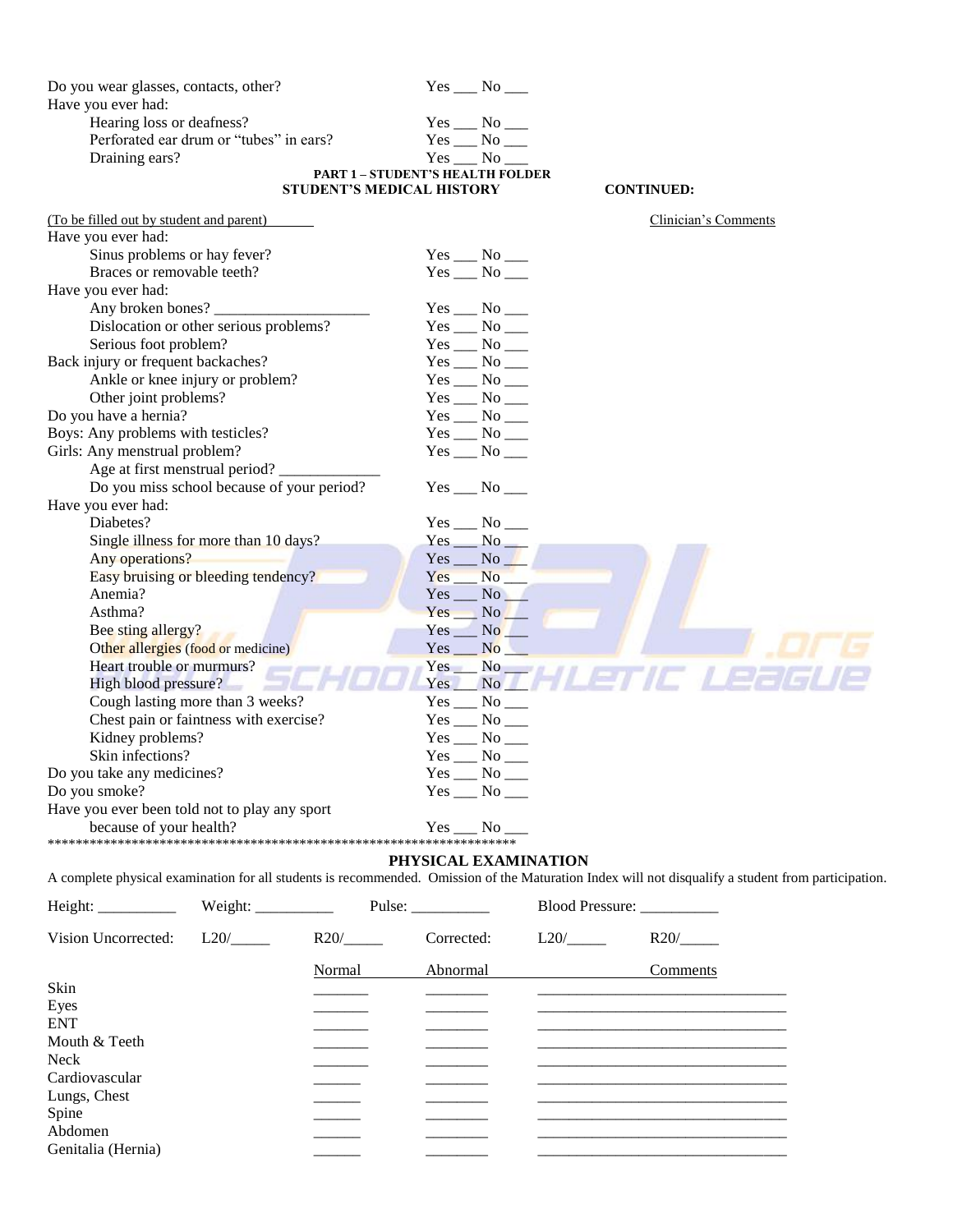Maturation Index \_\_\_\_\_\_\_\_\_\_\_\_\_\_\_\_\_

#### **Extremities**

Orthopedic \_\_\_\_\_\_ \_\_\_\_\_\_\_\_ \_\_\_\_\_\_\_\_\_\_\_\_\_\_\_\_\_\_\_\_\_\_\_\_\_\_\_\_\_\_\_\_

Neuromuscular Other tests, if done (Lab, ECC, ect.)

#### Assessment: Plan: **GUIDELINES FOR DISQUALIFYING CONDITIONS FOR SPORTS PARTICIPATION**

| <b>CONDITIONS</b>                                                                                                                                                          | <b>CONTACT</b>            | NONCONTACT ENDURANCE | <b>OTHER</b> |
|----------------------------------------------------------------------------------------------------------------------------------------------------------------------------|---------------------------|----------------------|--------------|
| <b>Acute infections:</b><br>Respiratory, genitourinary, infectious mononucleosis,<br>hepatitis, active rheumatic fever, active tuberculosis,<br>boils, furuncles, impetigo | $\mathbf X$               | X                    | X            |
| Obvious physical immaturity in comparison with<br>other competitors                                                                                                        | $\mathbf X$               |                      |              |
| Obvious growth retardation                                                                                                                                                 | X                         |                      |              |
| Hemorrhagic disease<br>Hemophilia, purpura, and other bleeding tendencies                                                                                                  | $\boldsymbol{\mathrm{X}}$ |                      |              |
| Diabetes, inadequately controlled                                                                                                                                          | X                         | X                    | X            |
| Jaundice, whatever cause                                                                                                                                                   | $\mathbf X$               | $\mathbf X$          | X            |
| <b>EYES</b>                                                                                                                                                                |                           |                      |              |
| Absence or loss of function of one eye<br>Sever myopia, even if correctable                                                                                                | X<br>X                    |                      |              |
| <b>EARS</b><br>Significant impairment                                                                                                                                      | X                         |                      |              |
| <b>RESPIRATORY</b><br>Tuberculosis (active or under treatment)<br>Severe pulmonary insufficiency                                                                           |                           | $X^2 + I = X^2$      |              |
| <b>CARDIOVASCULAR</b><br>Rheumatic heart disease coaretation or aorta, cyanotic<br>heart disease, recent carditis or any etiology                                          | X                         | X                    | X            |
| Hypertension on organic basis                                                                                                                                              | X                         | X                    | X            |
| Significant residual heart disease following heart surgery<br>for congenital or acquired heart disease                                                                     | X                         | $\mathbf X$          | X            |
| LIVER, enlarged                                                                                                                                                            | X                         |                      |              |
| SPLEEN, enlarged                                                                                                                                                           | $\mathbf X$               |                      |              |
| <b>HERNIA</b> , inguinal or femoral                                                                                                                                        | X                         | X                    |              |
| <b>MUSCULOSKELETAL</b>                                                                                                                                                     |                           |                      |              |
| Symptomatic inflammation<br>Functional inadequacy incompatible with the contact or                                                                                         | X                         | X                    | X            |
| skill demand of the sport                                                                                                                                                  | X                         | $\mathbf X$          |              |
| <b>NEUROLOGICAL</b><br>History of symptoms of previous serious head trauma<br>or repeated concussions                                                                      | X                         |                      |              |
|                                                                                                                                                                            | X                         |                      |              |
| Convulsive disorder not completely controlled by medication                                                                                                                | $\mathbf X$               | $\mathbf X$          |              |
| Previous surgery on head or spine                                                                                                                                          |                           |                      |              |
| <b>RENAL</b><br>Absence of one kidney<br>Renal disease                                                                                                                     | X<br>X                    | X                    | X            |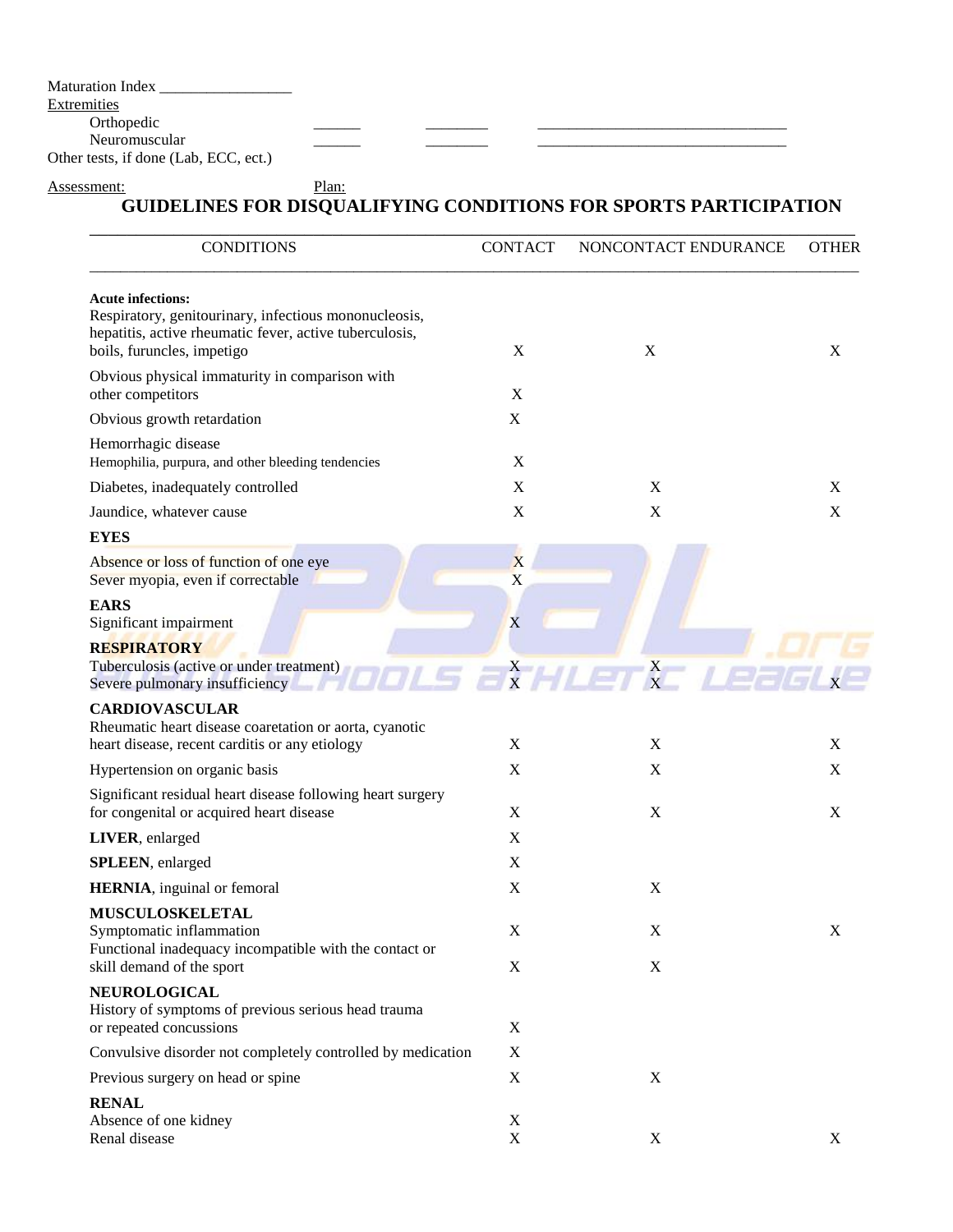| <b>GENITALIA</b>        |  |
|-------------------------|--|
| Absence of one testicle |  |
| Undescended testicle    |  |

The Guidelines for Disqualifying Conditions for Sports Participation listed on this form serve only as recommendations to the examining physician. The decision as to whether a student is qualified to participate should be individualized. In case of differences of interpretation the decision of the school physician has precedence. Appeals may be requested through established procedures.